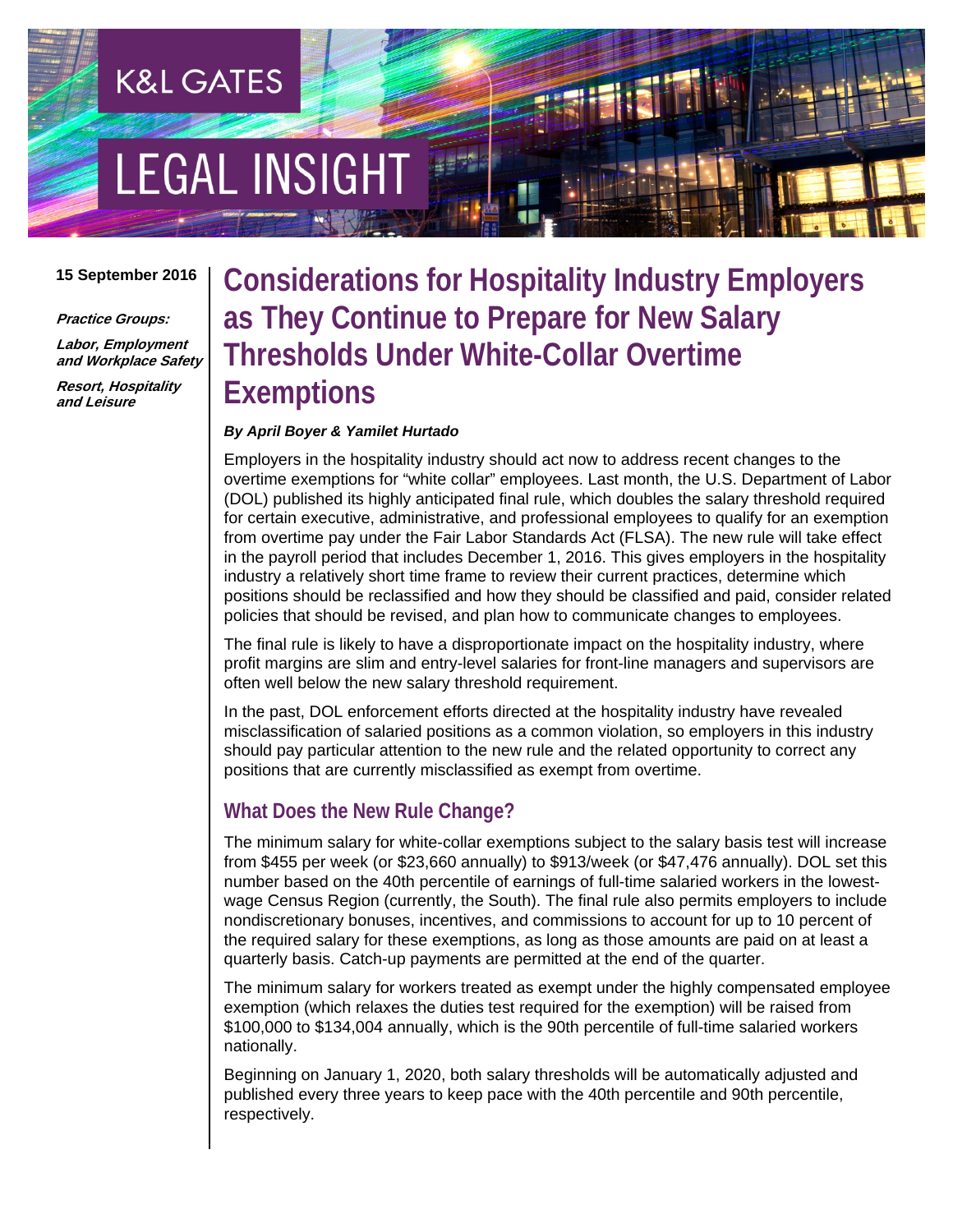**Considerations for Hospitality Industry Employers as They Continue to Prepare for New Salary Thresholds Under White-Collar Overtime Exemptions**

#### **What Stays the Same?**

l

DOL's notice of proposed rulemaking sought input as to whether there should be changes to the duties tests, which employees must also satisfy to qualify for the exemption. However, the final rule makes no changes to the current duties tests. Also, it is worth noting that, as under the existing rule, the required salary cannot be pro rated for a part-time employee. Part-time employees who satisfy the applicable duties test, but who do not receive at least the minimum salary, must be classified as nonexempt, which means that their hours must be recorded and, if at some point they do work more than 40 hours in a given week, they are entitled to overtime pay.

#### **What Can Employers Do to Prepare?**

Employers should proactively audit exempt positions to review, reclassify, and correct any existing misclassifications. For employees who fall below the salary necessary to meet an exemption, employers should consider whether to classify those employees as nonexempt — and record hours and pay overtime — or increase their salaries to meet the new levels. It may be necessary to implement new timekeeping procedures, practices, or policies to record newly nonexempt employees' total hours worked each day and workweek and to train supervisors on them.

Employers also should look at hours worked by currently exempt employees who might be reclassified as nonexempt to determine an appropriate new rate. If any functions or tasks are redistributed among employees, job descriptions also should be updated.

For employees who fall below the salary necessary to meet an exemption, employers should consider whether to classify those employees as nonexempt — and record hours and pay overtime — or increase their salaries to meet the new levels. For instance, many hotel and restaurant managers and assistant managers will likely fall into this group.

Additionally, hospitality companies commonly rely on the executive exemption for front-line supervisors. The DOL projects that there is only a 0 to 10 percent likelihood that front-line supervisors pass the standard duties test, which has not changed. Key issues include whether supervisors are engaged in hiring, firing, promoting, and demoting. Employers who choose to invest money in higher salaries should be certain that they will not ultimately have to pay overtime to the employee at a much higher rate because of misclassification.

As part of any internal audit or review process to address exempt/nonexempt classifications, hospitality employers may also want to take the opportunity to review their current contractor arrangements to make sure those individuals are properly classified as contractors and should not be considered employees. $1$  DOL issued guidance in July 2015 that made clear that misclassification of employees as independent contractors is a focus of DOL's enforcement efforts.<sup>2</sup>

<sup>&</sup>lt;sup>1</sup> In any compliance review, it might be worthwhile to watch for other wage and hour issues, as there are a variety of practices in the industry (such as bonus payments and rounding hours worked) that frequently result in unintentional violations of wage and hour laws. *See* K&L Gates Webinar, "Common Wage & Hour Issues in the Hospitality Industry"

<sup>(</sup>June 2016), http://www.klgateshub.com/details/?media=82ad9a9a-d406-4a04-a5db-2d8c888206f6. 2 *See* K&L Gates Legal Insight, ["DOL Issues New Guidance on Independent Contractors,](http://www.klgateshub.com/details/?pub=DOL-Issues-New-Guidance-on-Independent-Contractors-07-23-2015)" (July 23, 2015); *see also* K&L Gates Webinar, ["Assessing Independent Contractor Relationships: Can They Survive the USDOL's Interpretation?](http://www.klgateshub.com/details/?media=c751e4e6-600e-445a-ab06-2bab42129052)" (September 2015).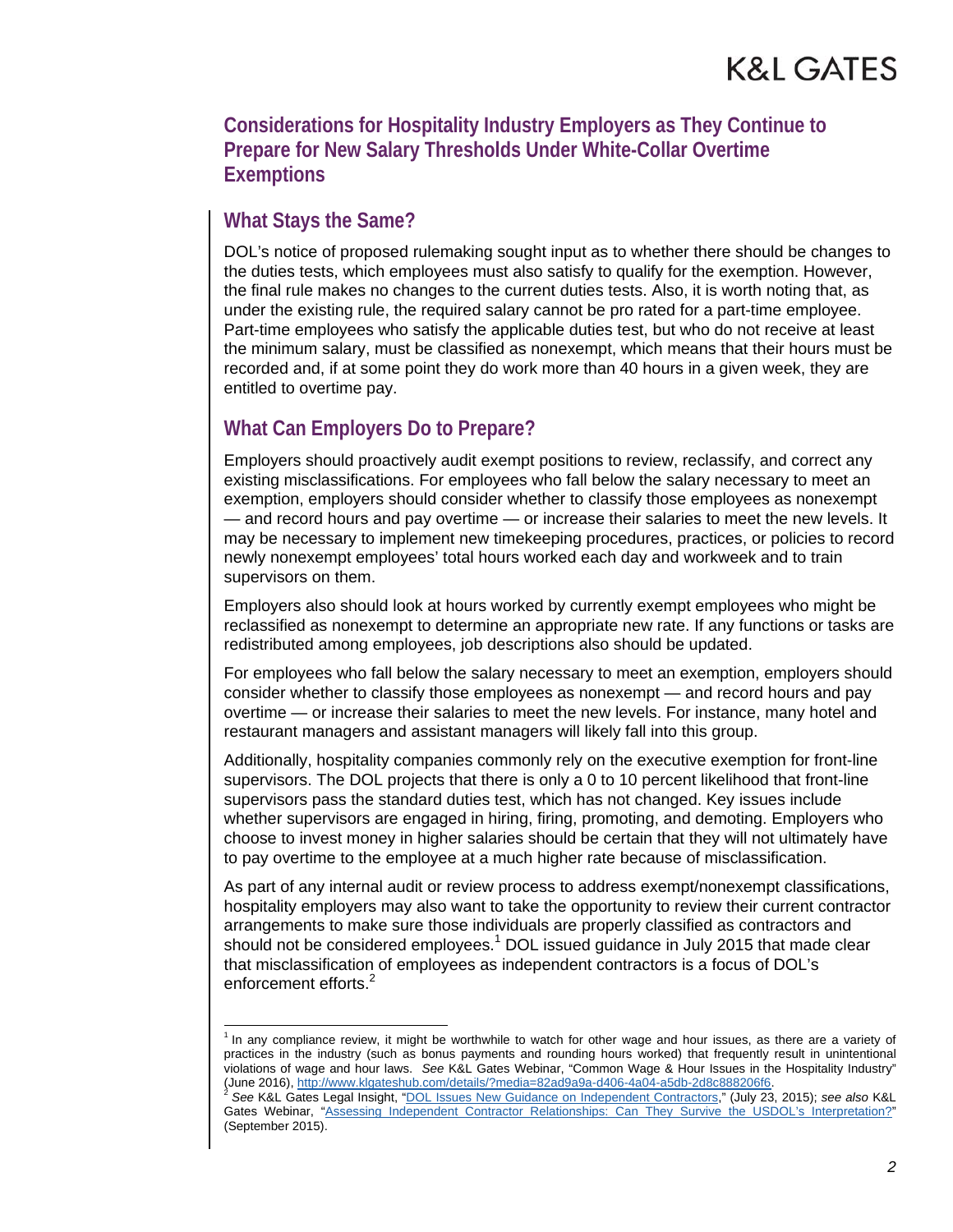**Considerations for Hospitality Industry Employers as They Continue to Prepare for New Salary Thresholds Under White-Collar Overtime Exemptions**

#### **What Other Issues Should Employers Consider?**

Employers must record and pay for any work suffered or permitted by nonexempt employees. As a result, new issues may arise when previously exempt positions are classified as nonexempt, and employers are required to determine what constitutes hours worked and how they will track and pay for time spent in certain activities, like "on-call" duties, meal periods, attendance at meetings or training sessions, traveling, responding to email outside of the normal workday, and performing unauthorized work beyond a scheduled shift.

#### *Waiting/On-Call Time*

Employers are required to pay for time that a nonexempt employee spends on-call if the employee is unable to use the time effectively for his or her own purposes. The key question is whether the employee is "waiting to be engaged" (likely not compensable) or "engaged to wait" (compensable). If the employee is required to remain on the employer's premises, the employer is most likely required to pay the employee for that time. Other factors to consider include the frequency of calls, whether the employee can conduct personal activities during the on-call period, and the frequency of interruption from work calls.

#### *Meal Periods*

Actual meal periods of typically 30 minutes or more where an employee is completely relieved from duty do not count as hours worked, and an employer does not have to pay for them. However, to the extent an employee performs work during a meal break, such that the meal period is predominately for the benefit of the employer, the employee should be paid for the entire 30-minute break. When choosing to automatically deduct 30-minutes per shift, employers must ensure that the employees are receiving the full meal break.

#### *Meeting/Training Time*

The time that nonexempt employees spend in meetings, lectures, or training is considered hours worked and must be paid, unless all four of the following criteria are met:

- Attendance is outside regular working hours.
- Attendance is voluntary.
- The course, lecture, or meeting is not job-related.
- The employee does not perform any productive work during attendance.

#### *Travel Time*

Employers will likely need to review policies and practices regarding compensation of travel time to ensure proper payments are made to any employees who are converted to nonexempt status.

Employers typically do not have to pay employees for time spent in ordinary travel between home and work. Similarly, if an employee's worksite changes daily and the travel is a normal occurrence for the position, time spent commuting between home and the first worksite of the day (and returning home from the last worksite of the day) may not need to be compensated.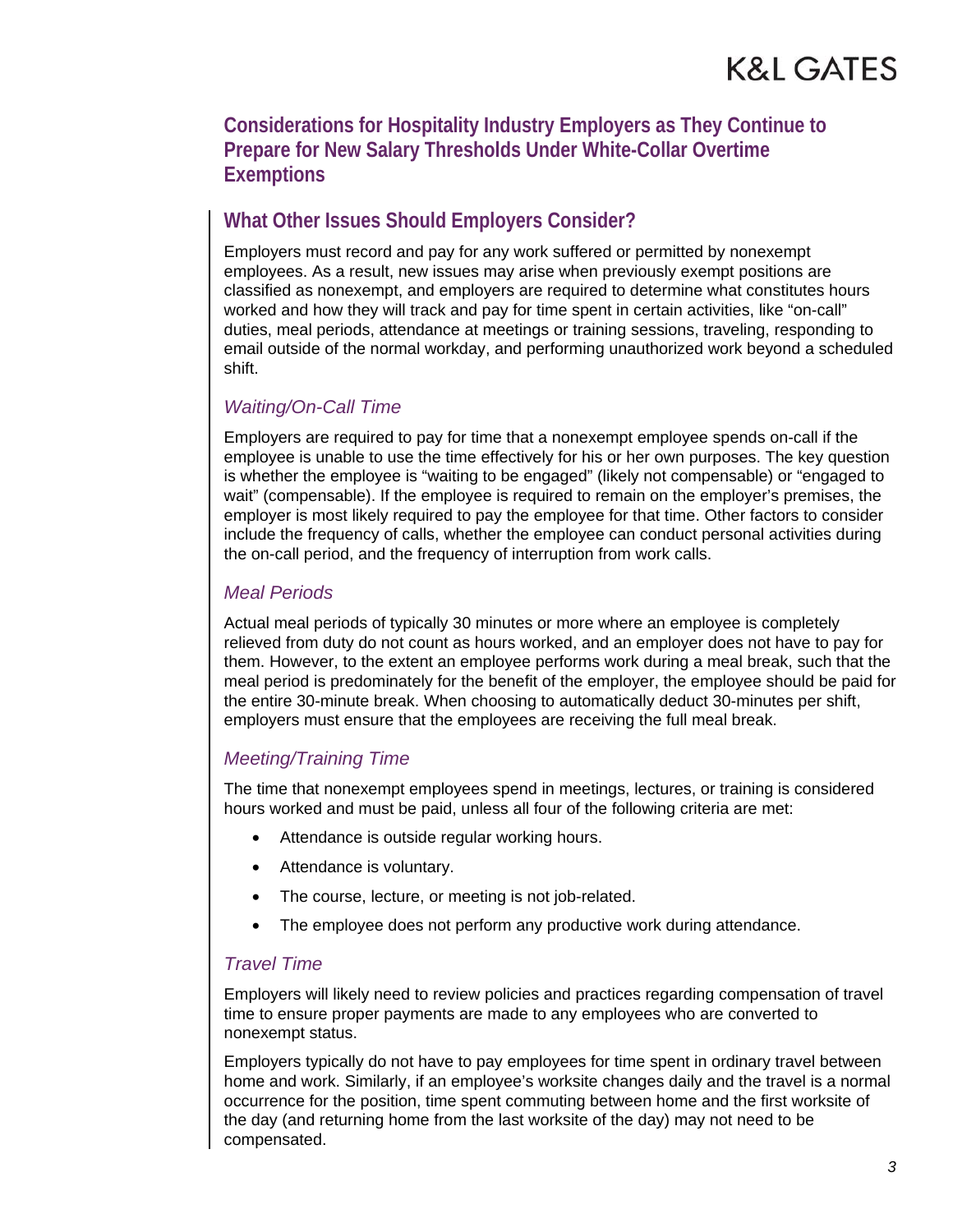#### **Considerations for Hospitality Industry Employers as They Continue to Prepare for New Salary Thresholds Under White-Collar Overtime Exemptions**

However, if a nonexempt employee is traveling out of town for a job that keeps him or her away from home overnight, the general rule under the FLSA is that the employer must compensate the employee for any travel that takes place during what would otherwise be his or her normal work hours, including those corresponding hours on regularly scheduled days off (e.g., Saturday and Sunday). If the employee is traveling outside of his or her normal work hours, travel time spent driving must be paid, but time spent as a passenger in a plane, train, bus, boat, or car generally need not be paid.

If an employee has gone home after the regular workday has ended, and he or she is called to travel a substantial distance to handle a client or patient emergency, the time spent traveling should also be compensated.

#### *"Off-the-Clock" Hours*

Even if the employer does not specifically authorize the work, employees must be paid for any work "suffered or permitted" by the employer. When the employer knows or has reason to believe that the employee is continuing to work, regardless of if it is in violation of a company policy prohibiting working "off-the-clock," the time is considered hours worked. Employers should be cognizant of and monitor any work employees are engaged in before or after their scheduled shifts and include any such hours in the calculation of overtime.

#### **Additional Resources**

For a more in-depth discussion of how employers can use the new rule as an opportunity to evaluate and make changes in their practices, *see* K&L Gates Webinars, "Leveraging the [USDOL's Proposed White Collar Exemption Changes: What Employers Should Be Doing](http://www.klgateshub.com/details/?media=44206f50-e891-4ab4-8d16-2a7b55689c3a)  [Now" \(April 2016\) and "Implementing USDOL's New Minimum Salary Requirements for](http://www.klgateshub.com/details/?media=bf535f50-3593-488f-90c9-a55c245ae2cb)  White-Collar Exemptions" (June 2016).

#### **Authors:**

**April Boyer**  april.boyer@klgates.com +1.305.539.3380

**Yamilet Hurtado**  yamilet.hurtado@klgates.com +1.305.539.3340

# K&L GATES

Anchorage Austin Beijing Berlin Boston Brisbane Brussels Charleston Charlotte Chicago Dallas Doha Dubai Fort Worth Frankfurt Harrisburg Hong Kong Houston London Los Angeles Melbourne Miami Milan Munich Newark New York Orange County Palo Alto Paris Perth Pittsburgh Portland Raleigh Research Triangle Park San Francisco São Paulo Seattle Seoul Shanghai Singapore Sydney Taipei Tokyo Warsaw Washington, D.C. Wilmington

K&L Gates comprises approximately 2,000 lawyers globally who practice in fully integrated offices located on five continents. The firm represents leading multinational corporations, growth and middle-market companies, capital markets participants and entrepreneurs in every major industry group as well as public sector entities, educational